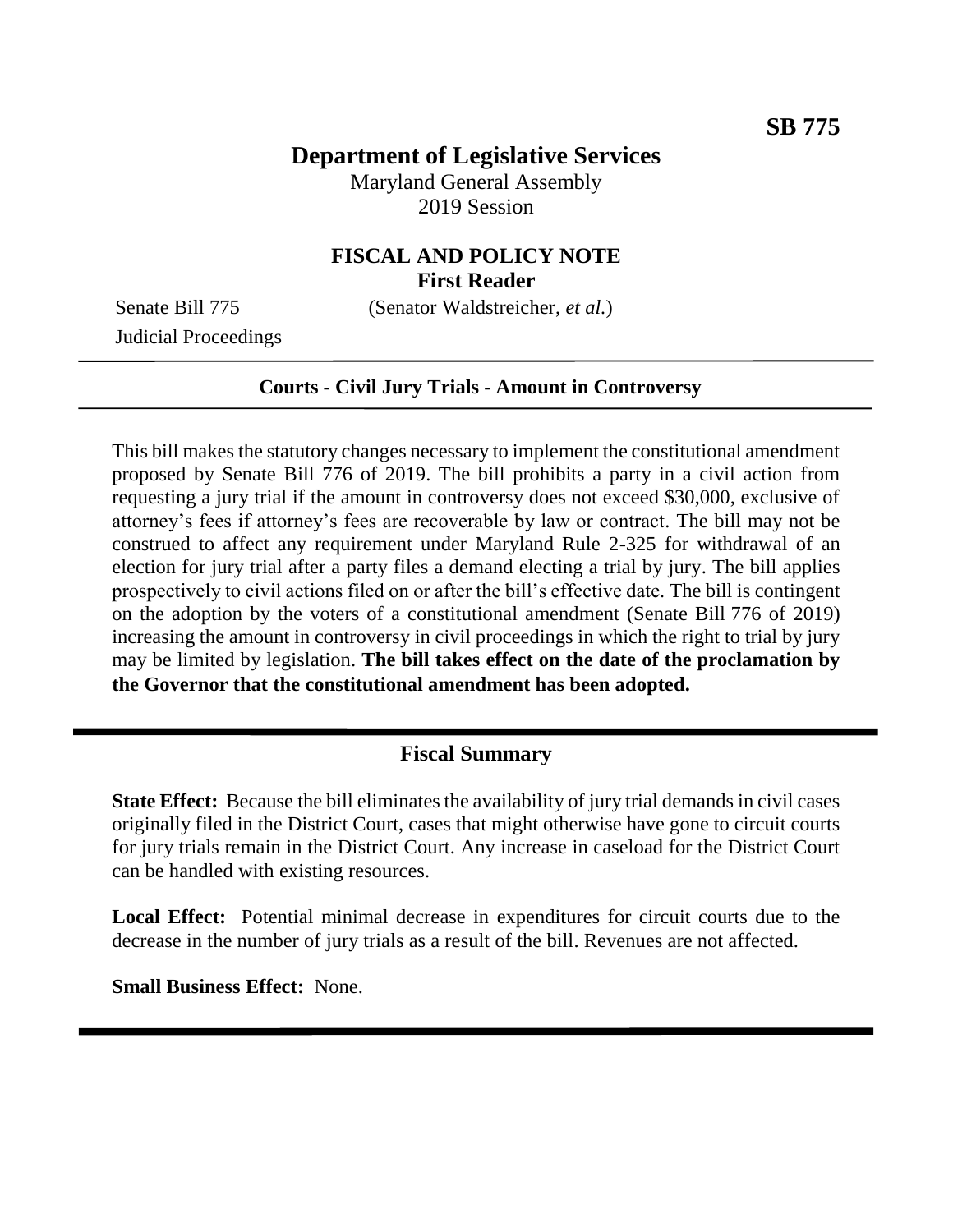## **Analysis**

**Current Law:** The right to a jury trial in Maryland is established in Articles 5 and 23 of the Maryland Declaration of Rights. Article 5 preserves the right of the inhabitants of Maryland to a jury trial as it existed in the English Common Law on July 4, 1776. Article 23 inviolably preserves the right to a jury trial in civil proceedings where the amount in controversy exceeds \$15,000. A party may not demand a jury trial if the amount in controversy does not exceed \$15,000, exclusive of any attorney's fees if attorney's fees are recoverable by law or contract.

The District Court of Maryland has exclusive original jurisdiction for a civil case in which the amount in controversy does not exceed \$5,000, exclusive of prejudgment or postjudgment interest, costs, and attorney's fees if attorney's fees are recoverable by law or contract.

The District Court has concurrent jurisdiction with the circuit courts in a civil case in which the amount in controversy exceeds \$5,000, but does not exceed \$30,000, exclusive of prejudgment or postjudgment interest, costs, and attorney's fees if attorney's fees are recoverable by law or contract, and the plaintiff may elect to file the case in the District Court or a circuit court. However, if the plaintiff files the case in the District Court and the amount in controversy exceeds \$15,000, any party to the case may demand a jury trial and the case must be transferred to the circuit court.

The circuit courts have exclusive jurisdiction in civil cases in which the amount in controversy exceeds \$30,000, exclusive of prejudgment or postjudgment interest, costs, and attorney's fees if attorney's fees are recoverable by law or contract.

**Background:** Under the English Common Law, parties to civil cases at law were entitled to a trial by jury, regardless of the amount in controversy. Article X, Section 4 of the Maryland Constitution as drafted at the 1850 Convention stated, "The trial by jury of all issues of fact in civil proceedings, in the several courts of law in this State, where the amount in controversy exceeds the sum of five dollars, shall be inviolably preserved." This was the first instance in which an amount in controversy was stipulated in reference to the entitlement to a trial by jury in civil cases at law. In 1970, the amount was changed to \$500. In 1977, the provision was moved to its current location in Article 23 of the Declaration of Rights. The amount in controversy was changed to \$5,000 in 1992, and then to \$10,000 in 1998.

In *Davis v. Slater*, 383 Md. 599 (2004), the Court of Appeals found that these prior constitutional amendments changing the amount in controversy provision contained in Article 23 of the Declaration of Rights did not abrogate Article 5(a) of the